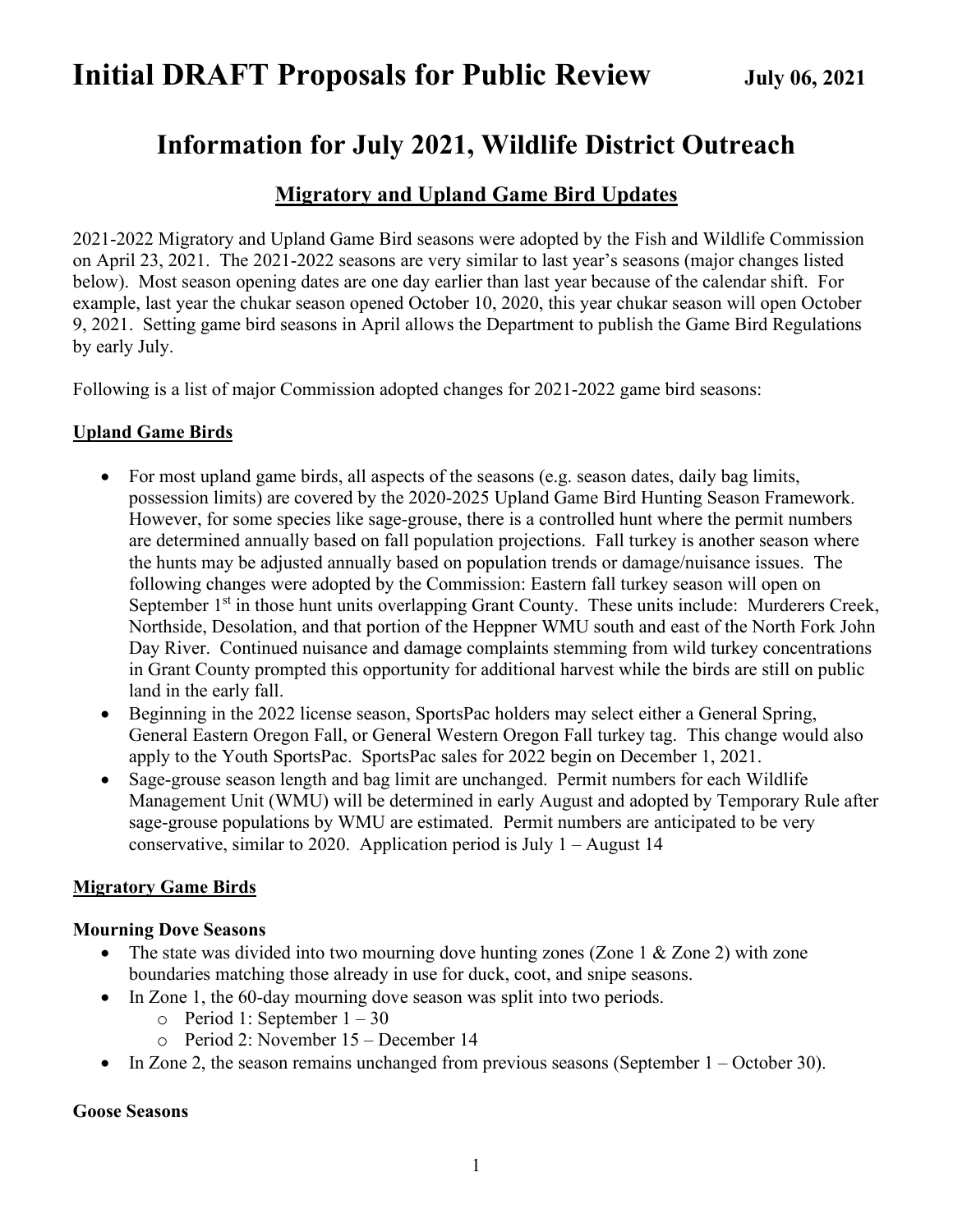- Eastern Oregon goose zone boundaries have been modified for the 2021-2022 hunting season. Gilliam, Hood River, Morrow, Sherman, Umatilla, and Wasco counties will comprise the new Mid-Columiba Zone, while the remainder of eastern Oregon (Baker, Crook, Deschutes, Grant, Harney, Jefferson, Klamath, Lake, Malheur, Union, Wallowa, and Wheeler counties) will comprise the new High Desert and Blue Mountains Zone.
- For counties in the Mid-Columbia Zone, the Canada goose season structure will remain unchanged from previous seasons. However, the white (snow & Ross's) and white-fronted (speckle-belly) season opening date will be delayed until November 9. This delayed start allows implementation of a NEW late season hunt period for white and white-fronted geese from February 5 – 26, 2022.
- For the High Desert and Blue Mountains Zone, goose season structures will follow those previously used only in Klamath, Lake, Harney, and Malheur counties. This means that in Baker, Crook, Deschutes, Grant, Jefferson, Union, Wallowa, and Wheeler:
	- o Goose seasons will open a week earlier (concurrent with the duck season), and season splits will occur later in the season, relative to previous seasons.
	- o The white and white-fronted goose seasons will be closed from late November mid-January, allowing a late hunting period through March 10.

## **Furbearer Trapping and Hunting Updates**

**Furbearer Trapping and Hunting Regulations** are set for two-year periods. The July 1, 2020 through June 30, 2022 Oregon Furbearer Trapping and Hunting Regulations were adopted at the June 12, 2020 Commission meeting.

At the June 2020 Commission meeting, the Commission decided to form working groups to look more closely at two issues: beaver management in Oregon and trap check periods. A petition to initiate rulemaking to permanently close beaver trapping and hunting on federally managed public lands was denied by the Commission in the November 2020 Commission Meeting, with a direction to proceed with a beaver management work group. In 2021 a professional facilitator was hired and the two work groups held their first meetings in late June. Web links to view working group meetings can be found on the Commission web page [\(https://www.dfw.state.or.us/agency/commission/minutes/](https://www.dfw.state.or.us/agency/commission/minutes/) ).

## **Big Game Regulation Overview and Species by Species Highlights**

## **Big Game Regulations Development Process**

**2022** Big Game Hunting Regulations, will be adopted in two separate Commission meetings. Archery elk regulations for general season and eastern Oregon controlled hunts will be adopted at the August 6, 2021 Commission meeting which will be held virtually. The remaining seasons and controlled hunt tag numbers will be adopted at the September 17, 2021 Commission meeting which will be either virtual or held in Salem.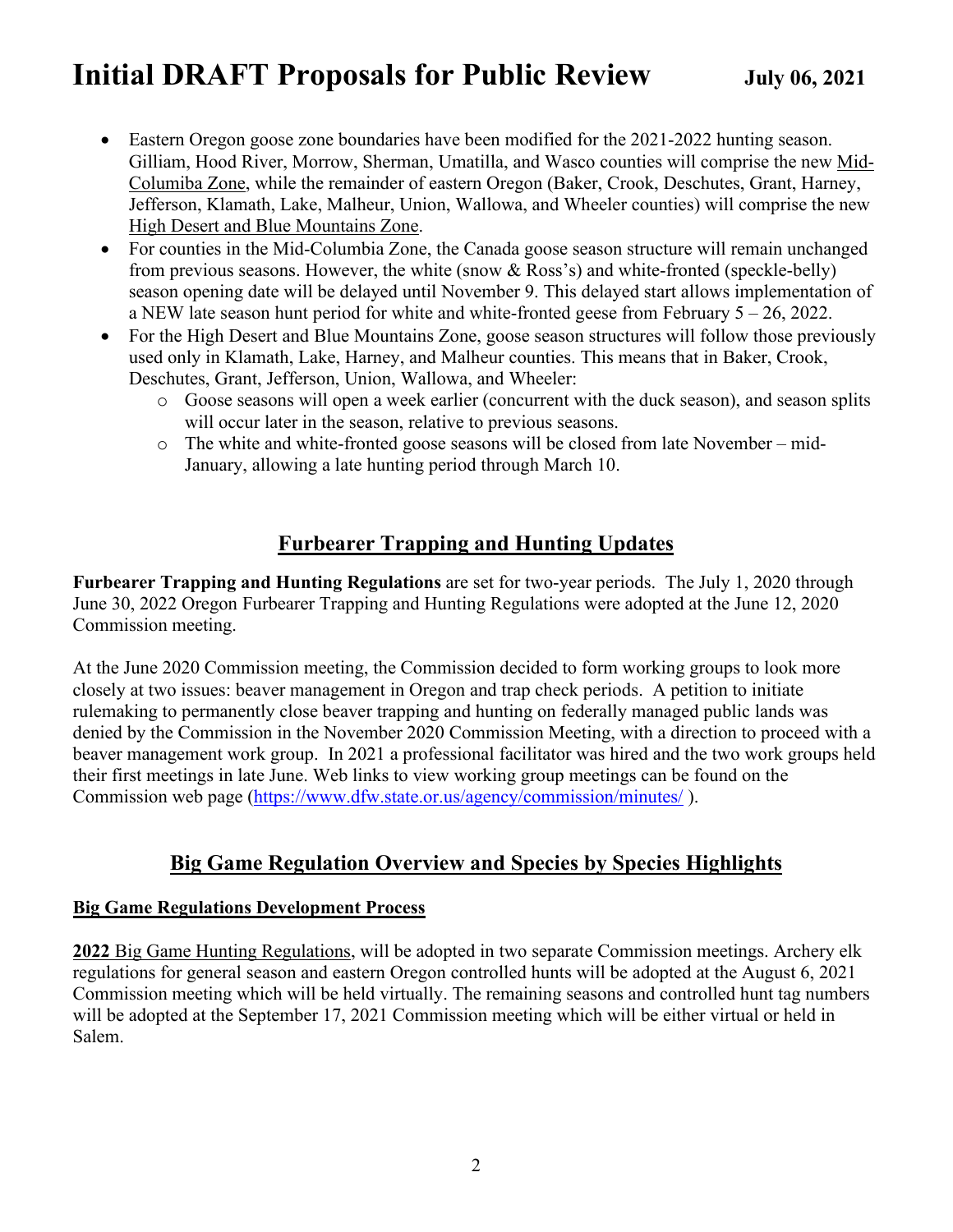## **General Winter Conditions**

Western Oregon: Winter 2020–2021 started with temperatures and precipitation at or above average. February saw colder than average temperatures and with higher-than-average amounts of snow. The remainder of the winter was generally warmer and much drier than normal with snowpack melting earlier than average across western Oregon. Areas in the Cascade Mountains that were burned during the historic 2020 fire season had reduced forage available for deer and elk through much of the winter but experienced green-up in late winter. The remainder of western Oregon experienced normal forage conditions through the winter but reduced snowpack and below average spring rains may negatively affect summer forage conditions.

Eastern Oregon: Winter conditions in eastern Oregon were fairly normal through January but February was much wetter than average. The remainder of the was winter was much drier than normal resulting in drought declarations across eastern Oregon. Dry conditions may negatively affect summer forage conditions. Big game species saw decent survival through the winter with no reports of major mortality events.

Statewide: The winter of 2020–2021 was fairly normal until colder and wetter conditions occurred in February. The late winter and spring was exceptionally dry resulting in drought declarations across the majority of the state.

## **General Regulation Proposals for 2022**

### **Cooperative Travel Management Areas**

The Umatilla National Forest implemented motor vehicle use rules directing where motor vehicles can be used on the forest. Roads open to motor vehicle use are designated on the Umatilla National Forest Motor Vehicle Use Map (MVUM). ODFW staff are proposing to incorporate the Umatilla National Forest MVUM as a Cooperative Travel Management Area on the Umatilla National Forest portions of the Fossil, Heppner, Ukiah, Desolation, Mt. Emily, Walla Walla, and Wenaha units.

## **2022 Big Game Hunting Regulations Proposal Information**

The Oregon Department of Fish and Wildlife (department) anticipates the "Standard" season dates for **2022**  hunts are likely to be as follows: Note: Most season dates will be 1 day earlier in 2022 than in 2021.

|                                                                           | Aug. 13–23       |
|---------------------------------------------------------------------------|------------------|
| Archery Deer and Elk                                                      | Aug. 27–Sept. 25 |
|                                                                           |                  |
| Det. 1–Oct. 12<br><b>Controlled Buck Deer</b>                             |                  |
|                                                                           |                  |
| Cascade Bull                                                              | Nov. 5-11        |
| General Coast 1 <sup>st</sup> Season Mov. 12–15                           |                  |
|                                                                           | Nov. 19–25       |
|                                                                           |                  |
| Rocky Mtn. Bull Elk 2 <sup>nd</sup> Season <b>Mustam Manual</b> Nov. 5-13 |                  |
| Rocky Mtn. Antlerless Elk<br>-------------------------------------        | Nov. 19–27       |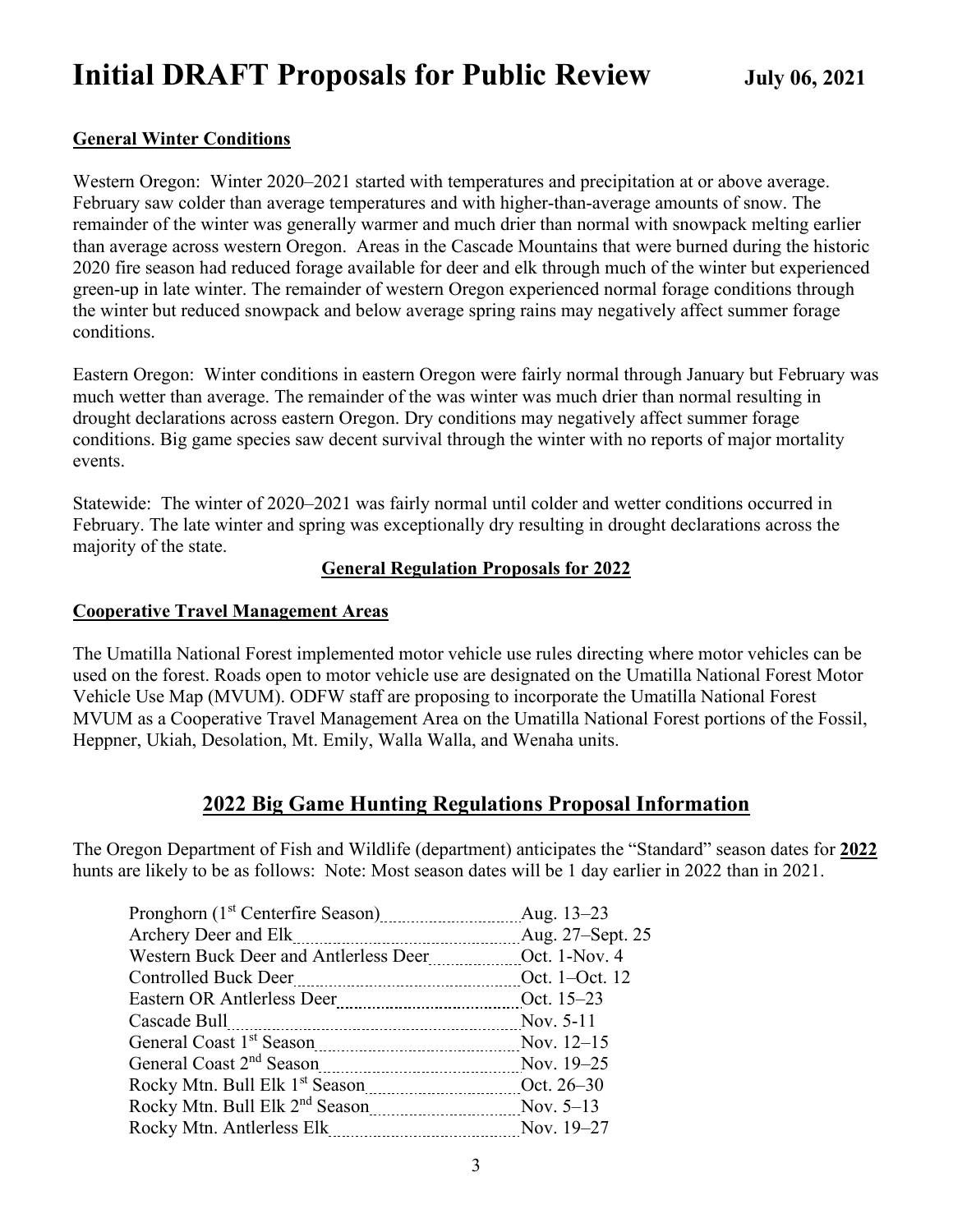| Some relevant 2022 holidays that may influence season dates are: |             |
|------------------------------------------------------------------|-------------|
| Labor Day                                                        | September 5 |
| Thanksgiving                                                     | November 24 |

## **Big Game Regulation Review**

The department initiated a project to thoroughly review the Big Game Hunting Regulations, beginning with the 2018 Regulations. Regulation changes under consideration for 2022 take into consideration the elk population status relative to management objectives, public comments received in 2020 and 2021, and contracted hunter opinion survey work. Hunter opinion survey reports are online at <https://myodfw.com/articles/big-game-review>, along with other informational documents including:

- Controlled hunt tag tables for **Deer, Elk, Pronghorn, Bighorn Sheep, Rocky Mountain Goat, and Black Bear**, which include draft changes to 2022 tag numbers, deleted hunts, new hunts, etc.
- An overview of proposals for 2022 developed as part of the Big Game Regulation Review.
	- $\triangleright$  For 2022, seasons changes were focused primarily on the priority issue of eastern Oregon archery elk season.

## **Controlled Hunt Tag Numbers Summary**

Total proposed controlled hunt tag numbers for 2022 seasons (149,608) (Table 1) are an increase of 6% from 140,254 in 2021. However, it is important to note that most of the increase is caused by the large increase in elk controlled archery tags related to implementing controlled elk archery hunts in 13 units and 3 subunits in eastern Oregon. See Table 1 below and the attached tables for controlled hunt tag number details for each species/hunt series.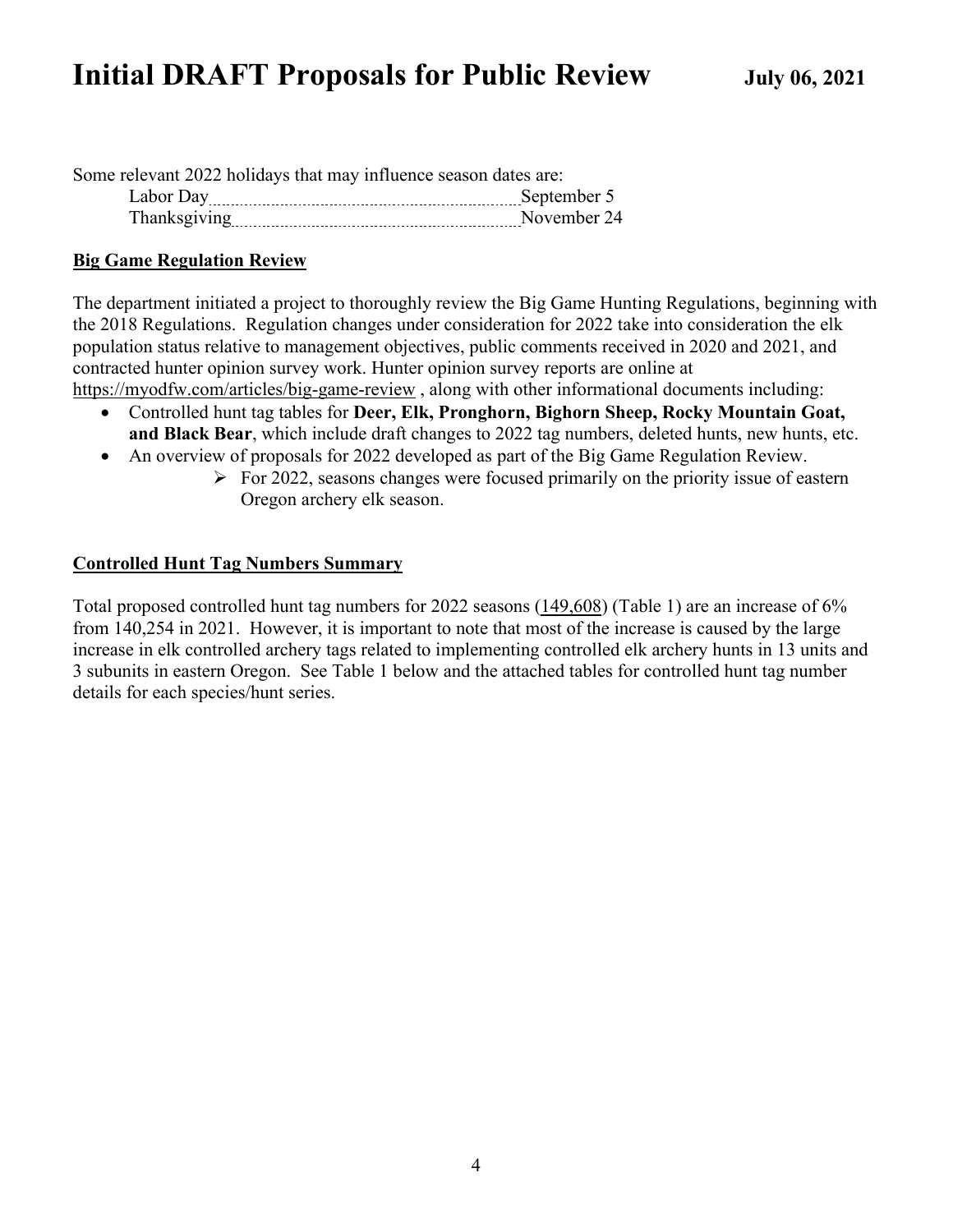| <b>Species</b>     | <b>Series</b> | Weapon/Type      | 2021<br>tags | <b>Proposed</b><br><b>2022 tags</b> | % Change<br>2020-2021 |
|--------------------|---------------|------------------|--------------|-------------------------------------|-----------------------|
| <b>DEER</b>        | 100           | ALW <sup>1</sup> | 43,376       | 42,968                              | $-1%$                 |
|                    |               | Muzzleloader     | 2,621        | 2,642                               | 1%                    |
|                    |               | <b>Bow</b>       | 15,969       | 15,936                              | 0%                    |
|                    |               | Youth            | 37           | 107                                 | 65%                   |
|                    | 600           | ALW <sup>1</sup> | 7,530        | 8,040                               | 6%                    |
|                    |               | Youth            | 1,270        | 1,354                               | 6%                    |
|                    | L Premium     | <b>ALW</b>       | 67           | 67                                  | 0%                    |
|                    | <b>Total</b>  |                  | 70,870       | 71,114                              | 0%                    |
| ELK                | 200           | ALW <sup>1</sup> | 47,764       | 45,674                              | $-5%$                 |
|                    |               | Muzzleloader     | 1,958        | 1,936                               | $-1%$                 |
|                    |               | Bow              | 5,639        | 16,775                              | 197%                  |
|                    |               | Youth            | 1,369        | 1,308                               | $-5%$                 |
|                    | M Premium     | ALW <sup>1</sup> | 64           | 64                                  | 0%                    |
|                    | <b>Total</b>  |                  | 56,794       | 65,757                              | 14%                   |
| PRONGHORN          | 400           | ALW <sup>1</sup> | 1,422        | 1,443                               | 1%                    |
|                    |               | Muzzleloader     | 160          | 149                                 | $-7%$                 |
|                    |               | Bow              | 483          | 451                                 | $-7%$                 |
|                    |               | Youth            | 40           | 35                                  | $-14%$                |
|                    | N Premium     | ALW <sup>1</sup> | 27           | 27                                  | 0%                    |
|                    | <b>Total</b>  |                  | 2,132        | 2,105                               | $-1%$                 |
| <b>BIGHORN</b>     | 500           | Cali Ram         | 69           | 68                                  | $-1%$                 |
|                    |               | Cali Ewe         | 10           | 12                                  | 17%                   |
|                    |               | RM Ram           | 5            | 6                                   | 17%                   |
|                    | <b>Total</b>  |                  | 84           | 86                                  | 2%                    |
| GOAT<br><b>NIN</b> | 900           | ALW <sup>1</sup> | 29           | 29                                  | 0%                    |
|                    | Total         |                  | 29           | 29                                  | 0%                    |
| <b>BEAR</b>        | 700           | ALW <sup>1</sup> | 10,163       | 10,258                              | 1%                    |
|                    |               | Youth            | 182          | 204                                 | 11%                   |
|                    | <b>Total</b>  |                  | 10,345       | 10,462                              | 1%                    |
|                    | <b>TOTAL</b>  |                  | 140,254      | 149,553                             | 6%                    |

Table 1. Summary of proposed controlled hunt tag numbers for 2021.

<sup>1</sup> Any Legal Weapon Season (ALW)

## **Species by Species Highlights**

For species with controlled hunts, **Deer, Elk, Pronghorn Antelope, Bighorn Sheep, Rocky Mountain Goat, and Black Bear**, the details of changes to tag numbers, deleted hunts, new hunts, etc., can be found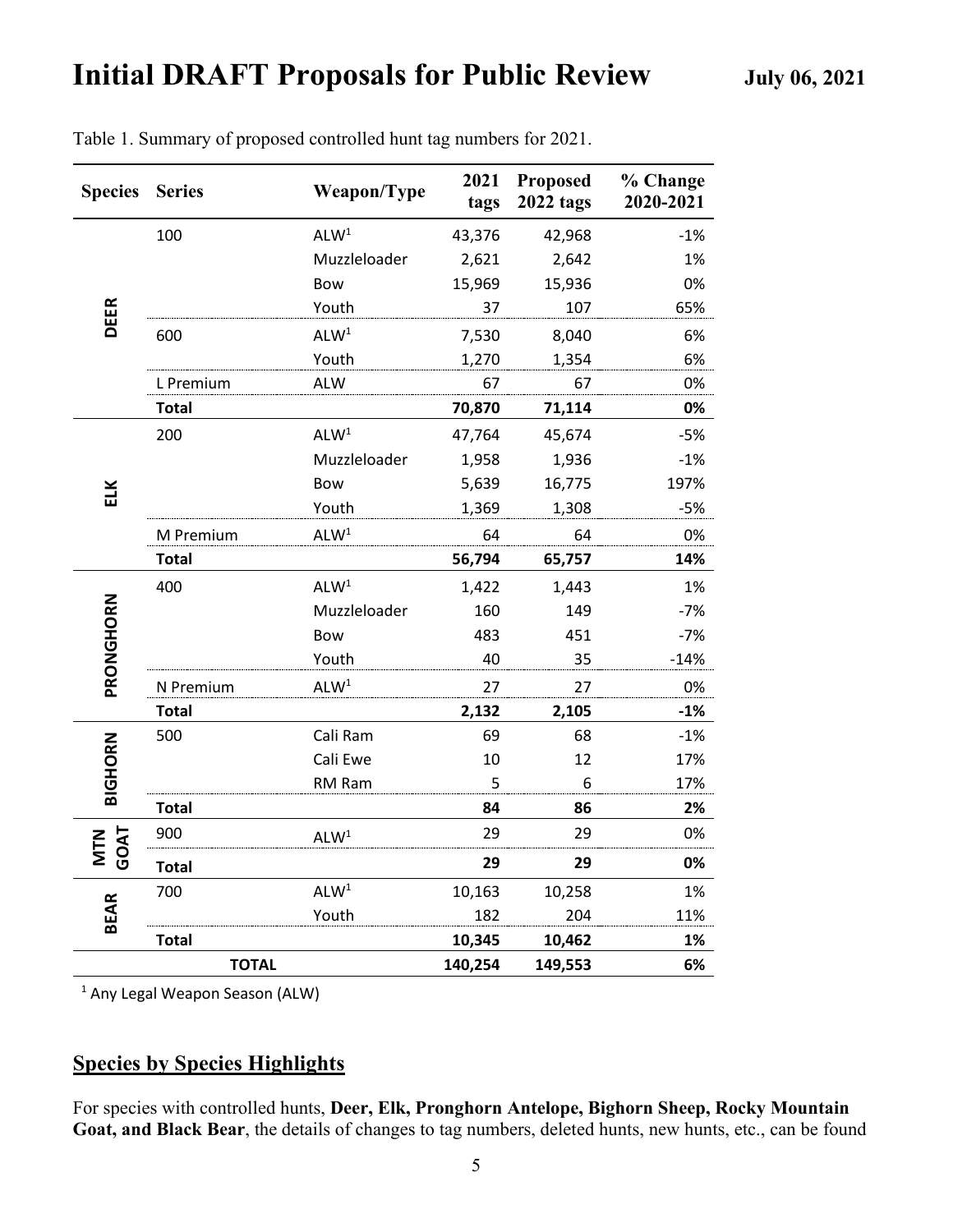in the attached controlled hunt tag tables for each species which are also be available online. Controlled hunt tag numbers are summarized in Table 1 (above).

## **Buck Deer – 100 Series**

Attachment 1 identifies all proposed changes to Buck Deer/100 Series hunts. The majority of the proposed changes are:

- One of the three archery buck hunts at Hart Mountain is being eliminated with the majority of the tags shifting to one of the remaining hunts.
- Addition of five new youth buck hunts in south central units coupled with date changes for the Warner and Interstate youth hunts. This will create a standard youth hunt season structure for these units allowing youth to hunt an expanded time period prior to the any legal weapon buck hunt in those units.

## **Antlerless Deer – 600 Series**

Attachment 1 identifies all proposed changes to Antlerless Deer/600 Series hunts. The majority of the proposed changes are:

• Increase in tags for some northwest and northeast hunts.

## **Elk – 200 Series**

Attachment 1 identifies all proposed changes to Elk/200 Series hunts. The majority of the proposed changes are:

- Changes to Starkey Experimental Forest elk hunts to account for the reduced elk population as research focuses on evaluating the potential relationship between elk and deer populations.
	- o Remove two youth hunts with low hunter success.
	- o Remove archery hunt with low hunter success.
	- o Add one antlerless elk hunt to assist in maintaining elk populations at study objectives. o Adjust dates of any legal weapon hunt.
- Delete two antierless hunts that are no longer needed to manage elk damage to private lands.
- Addition of one antlerless hunt to assist in managing elk damage to private lands.
- Convert existing controlled archery elk opportunity in the Warner unit to general season.
- 12 new archery elk hunts are proposed for eastern Oregon units that would move from general season archery elk hunting to controlled archery elk hunting. See additional information below.

## **Eastern Oregon Archery Elk Season**

The Department is proposing to add 13 WMUs and three sub-units into controlled hunts in eastern Oregon for the 2022 hunting regulations. This is an extension and modification of the proposal first introduced last year that was postponed to solicit additional public input and feedback.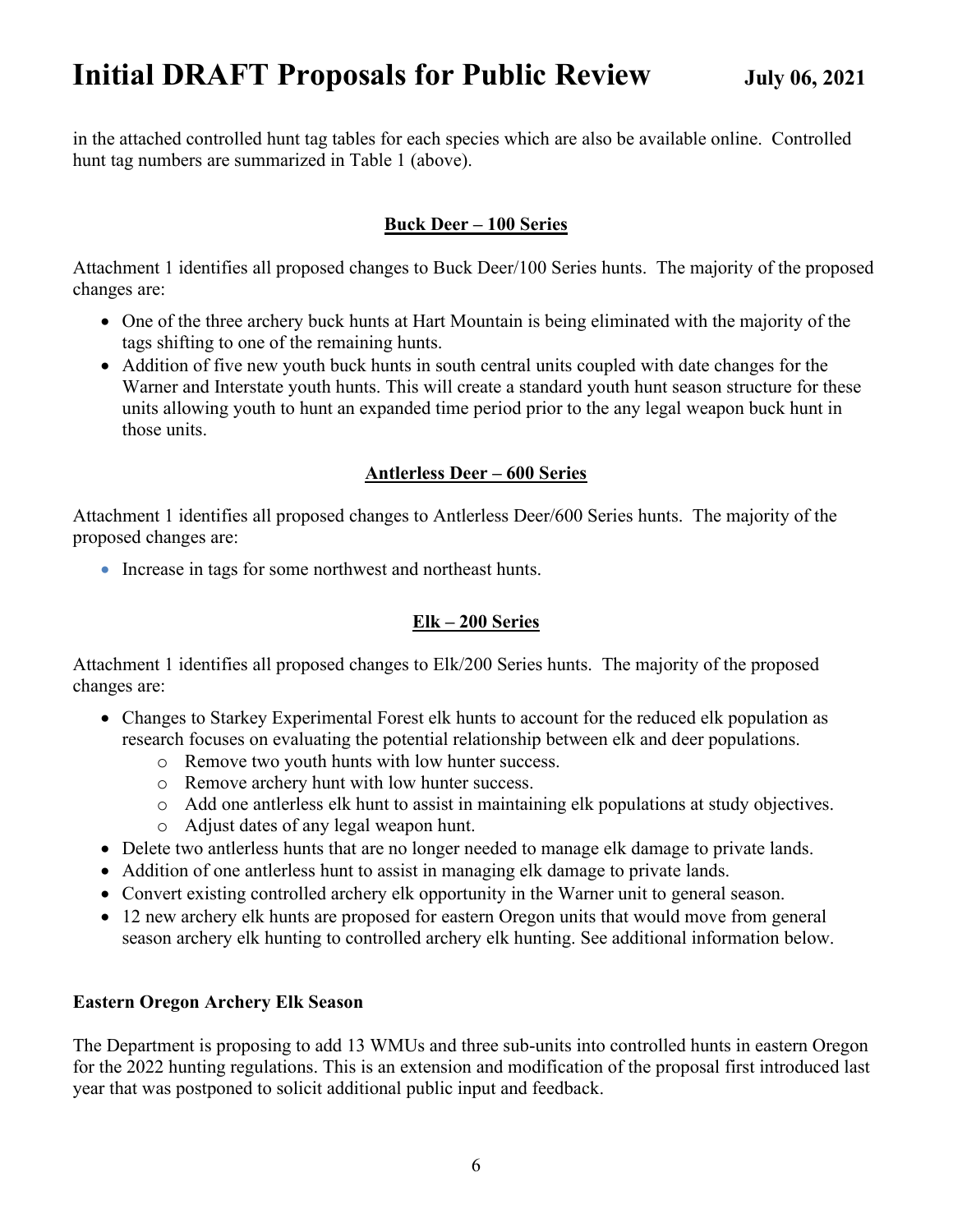Under the current proposal, WMUs with concerns over current bull escapement levels, and those units with high archery participation and harvest greater than 35% of that within controlled seasons for any legal weapon are proposed for controlled hunts.

Remaining WMUs will continue to be managed under the existing structure, with a single general season for remaining units statewide.

With the addition of more units into the controlled hunt structure for archery, the department is proposing that tags only be valid within the designated area and dates allotted for each individual hunt. This would eliminate the ability for archers to hunt general season areas with a controlled hunt tag. This change will decrease the density of hunters within the residual general season WMUs and increase the likelihood of hunters being able to draw their desired controlled hunt. Additionally, the change creates consistency across all controlled elk hunts.

In addition to single WMU controlled hunts, the department is also proposing a controlled hunt structure to include the five WMUs that encompass the Eagle Cap Wilderness. This zone hunt concept was derived from input received through the public input process undertaken by the department in review of this year's regulation proposal.

Input received from the initial public outreach also highlighted a desire to develop a new opportunity for youth to maintain a statewide archery season tag that would also be valid in all of the new proposed controlled units. Concepts on how to achieve this request are being evaluated by staff.

In developing these proposals, the department also considered alternatives such as smaller general season areas, general seasons with limited tags available on a first-come-first-served basis, and controlled hunts that included larger areas. A commonly suggested, "choose your weapon" approach was also considered, where hunters who were unsuccessful in the controlled hunt draw for a rifle tag would not be eligible to purchase a general archery season tag. These alternatives were not moved forward as draft proposals because they would not accomplish the department's objectives, would create regulatory complexity and enforcement issues, and would continue to manage archery hunting differently than rifle hunting.

The eastern Oregon archery elk regulations will be presented at the August 6, 2021 Commission meeting. If the Commission does not modify existing archery seasons in August, reductions may occur to the proposed controlled any legal weapon (rifle) elk tag numbers shown in Attachment 1 in order for the department to achieve bull escapement goals.

Visit MyODFW.com at the following address to view additional data summaries and find more information regarding the archery regulation development process: <https://myodfw.com/articles/big-game-review>

## **Pronghorn – 400 Series**

Attachment 1 identifies all proposed changes to Pronghorn/400 Series hunts.

• Changes to controlled hunts for pronghorn consist of minor tag number adjustments in some hunts.